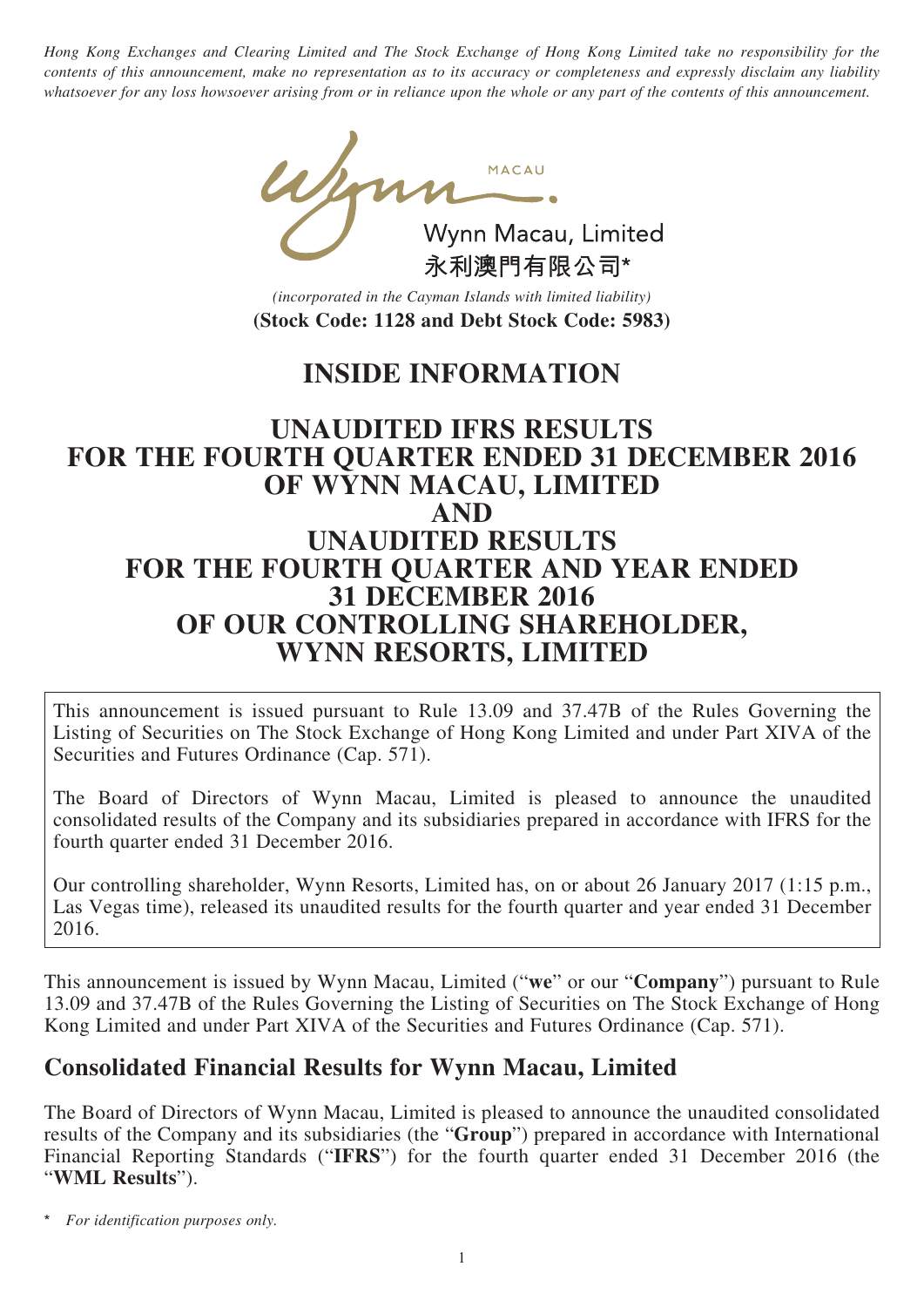## **WYNN MACAU, LIMITED CONDENSED CONSOLIDATED INCOME STATEMENT**

### *(amounts in US\$ thousands) (unaudited)*

|                                                  | <b>For the Three Months Ended</b><br>31 December |           |  |
|--------------------------------------------------|--------------------------------------------------|-----------|--|
|                                                  | 2016                                             | 2015      |  |
| <b>Operating revenues</b>                        |                                                  |           |  |
| Casino                                           | \$836,168                                        | \$519,778 |  |
| Rooms                                            | 16,515                                           | 3,781     |  |
| Food and beverage                                | 17,573                                           | 7,043     |  |
| Retail leases and other                          | 46,890                                           | 25,065    |  |
| <b>Total operating revenues</b>                  | 917,146                                          | 555,667   |  |
| <b>Operating costs and expenses</b>              |                                                  |           |  |
| Gaming taxes and premiums                        | 409,726                                          | 248,020   |  |
| Staff costs                                      | 146,007                                          | 104,529   |  |
| Other operating expenses                         | 185,550                                          | 93,322    |  |
| Depreciation and amortization                    | 88,906                                           | 28,486    |  |
| Property charges and other                       | 903                                              | 1,285     |  |
|                                                  | 831,092                                          | 475,642   |  |
| <b>Operating profit</b>                          | 86,054                                           | 80,025    |  |
| Finance revenues                                 | 269                                              | 1,258     |  |
| Finance costs                                    | (41,758)                                         | (19,004)  |  |
| Net foreign currency differences                 | 317                                              | (240)     |  |
| Changes in fair value of interest rate swaps     | 2,126                                            | 1,710     |  |
|                                                  | (39,046)                                         | (16,276)  |  |
| <b>Profit before tax</b>                         | 47,008                                           | 63,749    |  |
| Income tax expense                               | (400)                                            | (208)     |  |
| Net profit attributable to owners of the Company | \$46,608                                         | \$63,541  |  |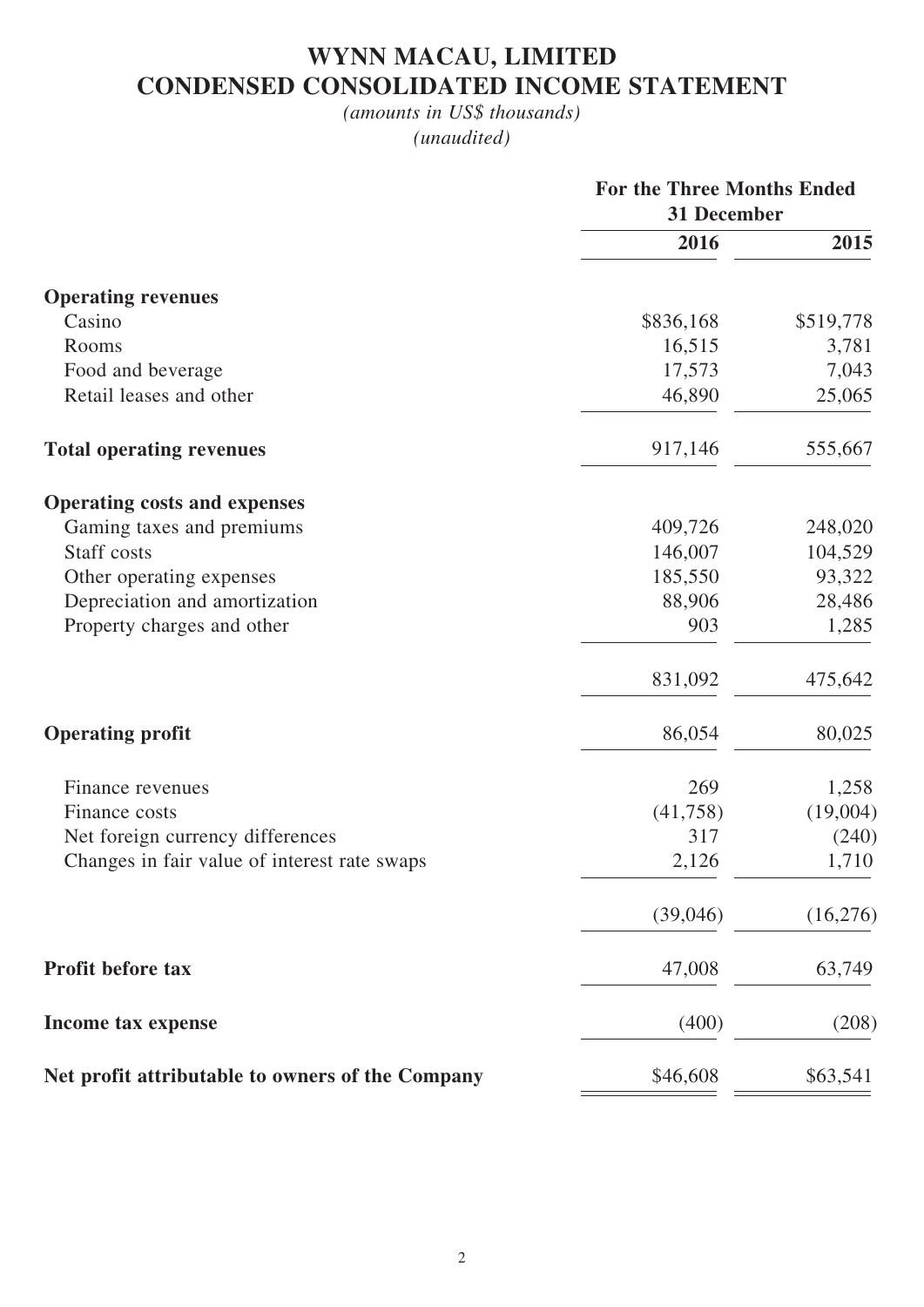### **Earnings Release for Wynn Resorts, Limited**

Our Company's controlling shareholder, Wynn Resorts, Limited, is a company listed on the National Association of Securities Dealers Automated Quotations ("**NASDAQ**") in the United States. As at the date of this announcement, Wynn Resorts, Limited beneficially owns approximately 72% of the issued share capital of our Company.

Wynn Resorts, Limited has, on or about 26 January 2017 (1:15 p.m., Las Vegas time), released its unaudited results for the fourth quarter and year ended 31 December 2016 ("**Earnings Release**"). If you wish to review the Earnings Release prepared by Wynn Resorts, Limited and as filed with the U.S. Securities and Exchange Commission, please visit *https://www.sec.gov/Archives/edgar/data/1174922/000117492217000015/0001174922-17-000015-index.htm*. The Earnings Release contains segmented financial information about the Macau operations of Wynn Resorts, Limited, which Macau operations are owned by our Company. The Earnings Release is also available in the public domain.

The financial results of Wynn Resorts, Limited, including those contained in the Earnings Release, have been prepared in accordance with Generally Accepted Accounting Principles of the United States ("**U.S. GAAP**"), which are different from IFRS. We use IFRS to prepare and present our financial information. As such, the financial information in the Earnings Release is not directly comparable to the financial results our Company discloses as a company listed on the Main Board of The Stock Exchange of Hong Kong Limited. In particular, Average Daily Rate ("**ADR**") and Revenue Per Available Room ("**REVPAR**") as presented in the Earnings Release are based on room revenues as reported under U.S. GAAP, which include associated promotional allowances within room revenues. Under U.S. GAAP, promotional allowances are deducted from gross revenues in presenting net revenue. Under IFRS, room revenues exclude such promotional allowances.

Our shareholders and potential investors are advised that the financial results in the Earnings Release are unaudited and have not been prepared or presented by our Company and there is no indication or assurance from our Company that the financial results of our Group for the three months and year ended 31 December 2016 will be the same as that presented in the Earnings Release.

To ensure that all our shareholders and potential investors have equal and timely access to the information pertaining to our Company, set forth below are the key highlights of financial and other information published by Wynn Resorts, Limited in the Earnings Release that relate to our Company and our operations in Macau (unless otherwise provided, all dollar amounts in the Earnings Release are denominated in United States dollars), some of which may constitute material inside information of the Company: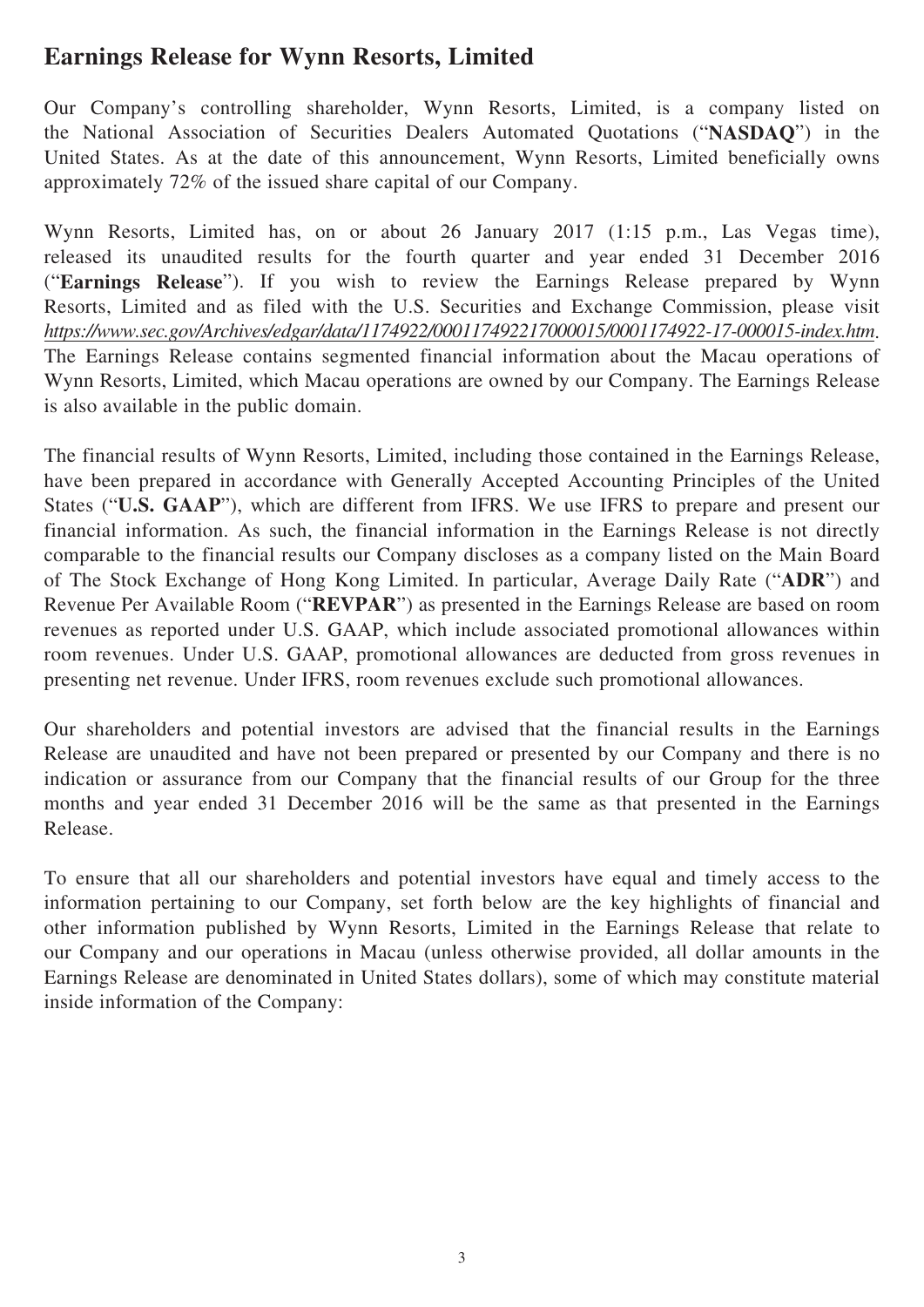## *"WYNN RESORTS, LIMITED REPORTS FOURTH QUARTER AND YEAR END 2016 RESULTS*

*Net revenues were \$1.30 billion for the fourth quarter of 2016, an increase of 37.3%, or \$353.5 million, from \$946.9 million for the same period of 2015. The increase was the result of \$418.7 million from Wynn Palace, partially offset by decreases of \$57.2 million from Wynn Macau and \$7.9 million from our Las Vegas Operations.*

*On a U.S. GAAP basis, net income attributable to Wynn Resorts, Limited was \$113.8 million, or \$1.12 per diluted share, for the fourth quarter of 2016, an increase of 30.5%, or \$26.6 million, from net income attributable to Wynn Resorts, Limited of \$87.2 million, or \$0.86 per diluted share, for the same period of 2015. The increase in net income attributable to Wynn Resorts, Limited was primarily a result of a decrease in the Redemption Note fair value.*

*Adjusted Property EBITDA (2) was \$340.9 million for the fourth quarter of 2016, an increase of 18.6%, or \$53.5 million, from \$287.5 million for the same period of 2015, primarily a result of \$77.5 million from Wynn Palace, partially offset by decreases of \$12.8 million from our Las Vegas Operations and \$11.2 million from Wynn Macau.*

*For the full year, net revenues were \$4.47 billion in 2016, an increase of 9.6%, or \$390.4 million, from \$4.08 billion for the same period of 2015. On a U.S. GAAP basis, net income attributable to Wynn Resorts, Limited was \$242.0 million, or \$2.38 per diluted share, in 2016, compared to \$195.3 million, or \$1.92 per diluted share, for the same period of 2015. The increase in net income attributable to Wynn Resorts, Limited was primarily due to a loss on extinguishment of debt we experienced in the prior year.*

*Adjusted Property EBITDA (2) was \$1.26 billion in 2016, an increase of 6.2%, or \$73.5 million, from \$1.19 billion for the same period of 2015, primarily a result of \$103.0 million from Wynn Palace, partially offset by decreases of \$27.1 million from Wynn Macau and \$2.4 million from our Las Vegas Operations.*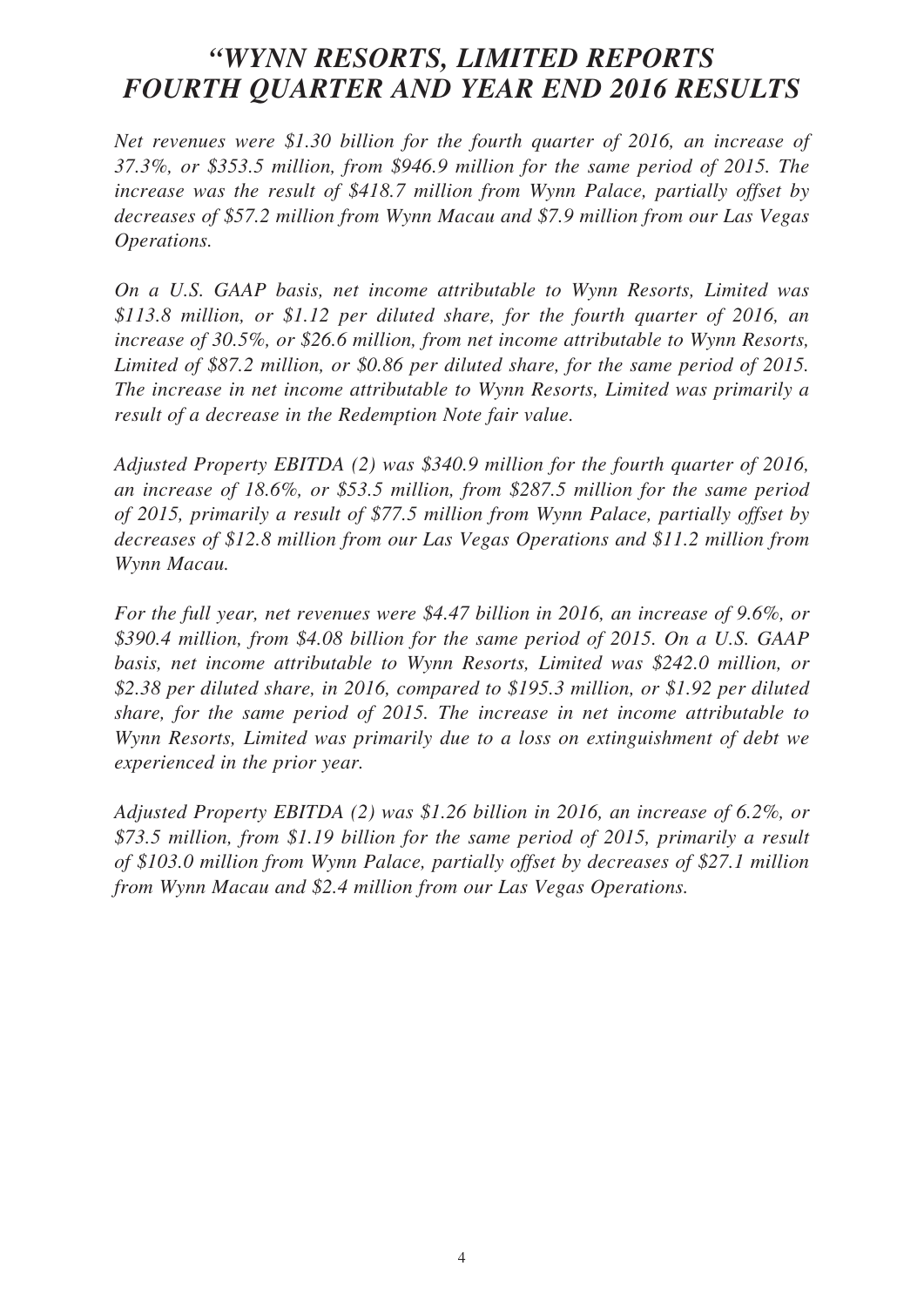#### *Macau Operations*

#### *Wynn Macau*

*Net revenues from Wynn Macau were \$498.4 million for the fourth quarter of 2016, a 10.3% decrease from \$555.7 million for the same period of 2015. Adjusted Property EBITDA from Wynn Macau was \$148.9 million for the fourth quarter of 2016, a 7.0% decrease from \$160.1 million for the same period of 2015.*

*Casino revenues from Wynn Macau were \$465.3 million for the fourth quarter of 2016, a 10.7% decrease from \$521.2 million for the same period of 2015. Table games turnover in VIP operations was \$10.80 billion, a 17.2% decrease from \$13.03 billion for the fourth quarter of 2015. VIP table games win as a percentage of turnover (calculated before commissions) was 3.08%, above the expected range of 2.7% to 3.0% and the 2.60% we experienced for the fourth quarter of 2015. Table drop in mass market operations was \$1.10 billion, a 7.5% decrease from \$1.19 billion for the fourth quarter of 2015. Table games win in mass market operations was \$193.9 million, a 15.2% decrease from \$228.6 million for the fourth quarter of 2015. Table games win percentage in mass market operations was 17.7%, below the 19.3% experienced for the fourth quarter of 2015. Slot machine handle was \$802.6 million, a 24.9% decrease from \$1.07 billion for the fourth quarter of 2015, while slot machine win decreased 35.3% to \$32.6 million.*

*Non-casino revenues before promotional allowances from Wynn Macau were \$64.6 million for the fourth quarter of 2016, a 14.6% decrease from the \$75.6 million for the same period of 2015. Room revenues decreased 16.9%, to \$25.9 million for the fourth quarter of 2016, compared to \$31.2 million for the same period of 2015. Our average daily rate ("ADR") was \$262, an 18.9% decrease from \$323 for the fourth quarter of 2015. Occupancy was flat at 96.3% for the fourth quarter of 2016, compared to the same period of 2015. Revenue per available room ("REVPAR") was \$252, a 19.0% decrease from \$311 for the fourth quarter of 2015.*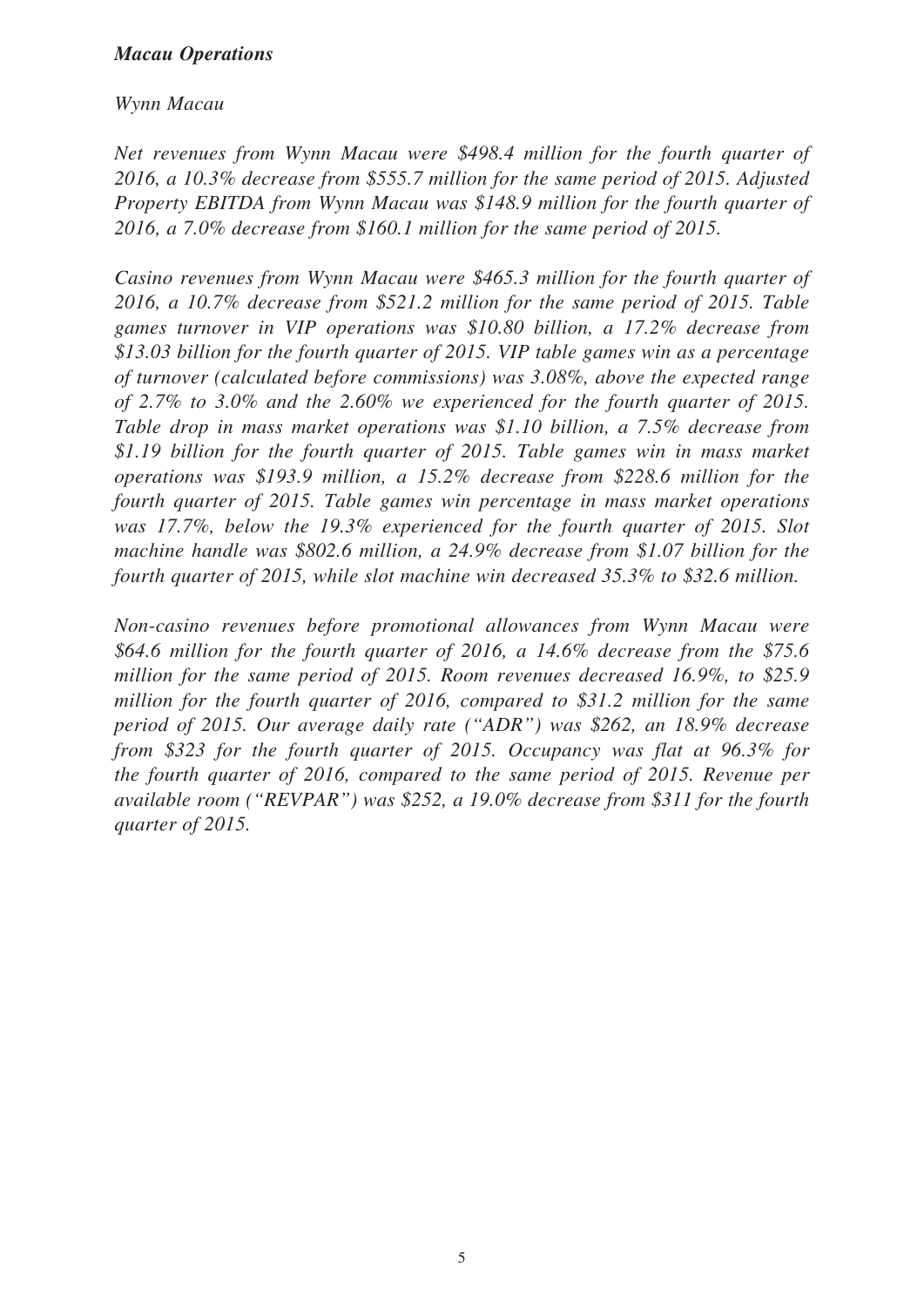*On August 22, 2016, the Company opened Wynn Palace, with the fourth quarter of 2016 representing the first full quarter of operations for the resort.*

*Net revenues and Adjusted Property EBITDA from Wynn Palace were \$418.7 million and \$77.5 million, respectively, for the fourth quarter of 2016.*

*Casino revenues from Wynn Palace were \$373.2 million for the fourth quarter of 2016. In VIP operations, table games turnover was \$10.33 billion and table games win as a percentage of turnover (calculated before commissions) was 2.68%, below the expected range of 2.7% to 3.0%. In mass market operations, table drop was \$725.0 million, table games win was \$159.6 million and table games win percentage was 22.0%. Slot machine handle was \$534.4 million and slot machine win was \$28.1 million for the fourth quarter of 2016.*

*Non-casino revenues before promotional allowances from Wynn Palace were \$86.1 million for the fourth quarter of 2016. Room revenues were \$40.6 million with an ADR of \$272, occupancy of 88.4% and REVPAR of \$241.*

### *Balance Sheet*

*Our cash and cash equivalents, restricted cash and investment securities at December 31, 2016 were \$2.9 billion.*

*Total debt outstanding at the end of the quarter was \$10.13 billion, including \$4.15 billion of Macau related debt, \$3.17 billion of Wynn Las Vegas debt and \$2.81 billion at the parent company and other.*

### *Non-GAAP Financial Measures*

*(2) "Adjusted Property EBITDA" is net income before interest, taxes, depreciation and amortization, pre-opening costs, property charges and other, management and license fees, corporate expenses and other (including intercompany golf course and water rights leases), stock-based compensation, loss on extinguishment of debt, change in interest rate swap fair value, change in Redemption Note fair value and other non-operating income and expenses, and includes equity in income (loss) from unconsolidated affiliates. Adjusted Property EBITDA is presented exclusively as a supplemental disclosure because management believes that it is widely used to measure the performance, and as a basis for valuation, of gaming companies. Management uses Adjusted Property EBITDA as a measure of the operating performance of its segments and to compare the operating performance of its properties with those of its competitors, as well as a basis for determining*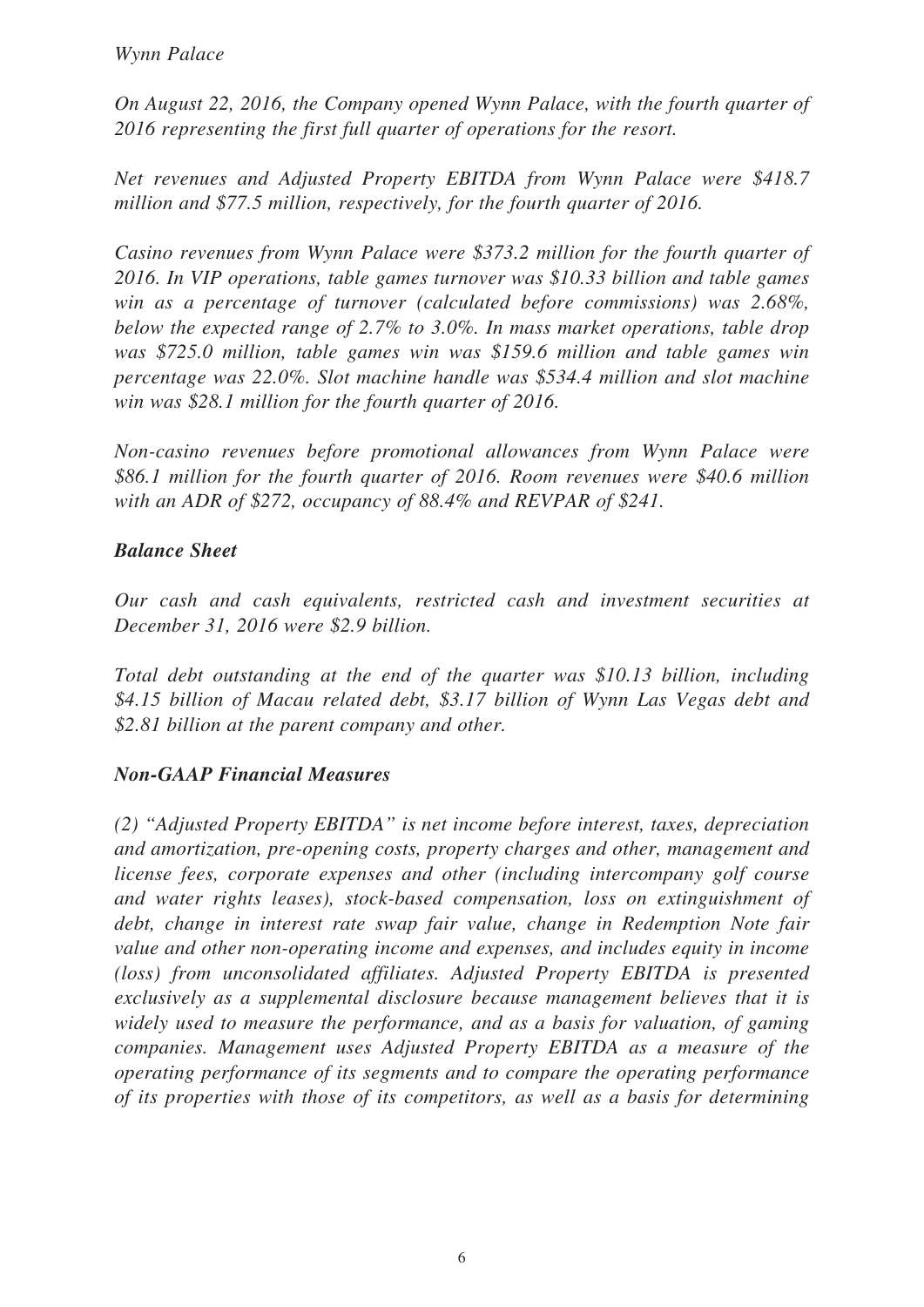*certain incentive compensation. The Company also presents Adjusted Property EBITDA because it is used by some investors as a way to measure a company's ability to incur and service debt, make capital expenditures and meet working capital requirements. Gaming companies have historically reported EBITDA as a supplement to GAAP. In order to view the operations of their casinos on a more stand-alone basis, gaming companies, including Wynn Resorts, Limited, have historically excluded from their EBITDA calculations pre-opening expenses, property charges, corporate expenses and stock-based compensation, that do not relate to the management of specific casino properties. However, Adjusted Property EBITDA should not be considered as an alternative to operating income as an indicator of the Company's performance, as an alternative to cash flows from operating activities as a measure of liquidity, or as an alternative to any other measure determined in accordance with GAAP. Unlike net income, Adjusted Property EBITDA does not include depreciation or interest expense and therefore does not reflect current or future capital expenditures or the cost of capital. The Company has significant uses of cash flows, including capital expenditures, interest payments, debt principal repayments, taxes and other nonrecurring charges, which are not reflected in Adjusted Property EBITDA. Also, Wynn Resorts' calculation of Adjusted Property EBITDA may be different from the calculation methods used by other companies and, therefore, comparability may be limited.*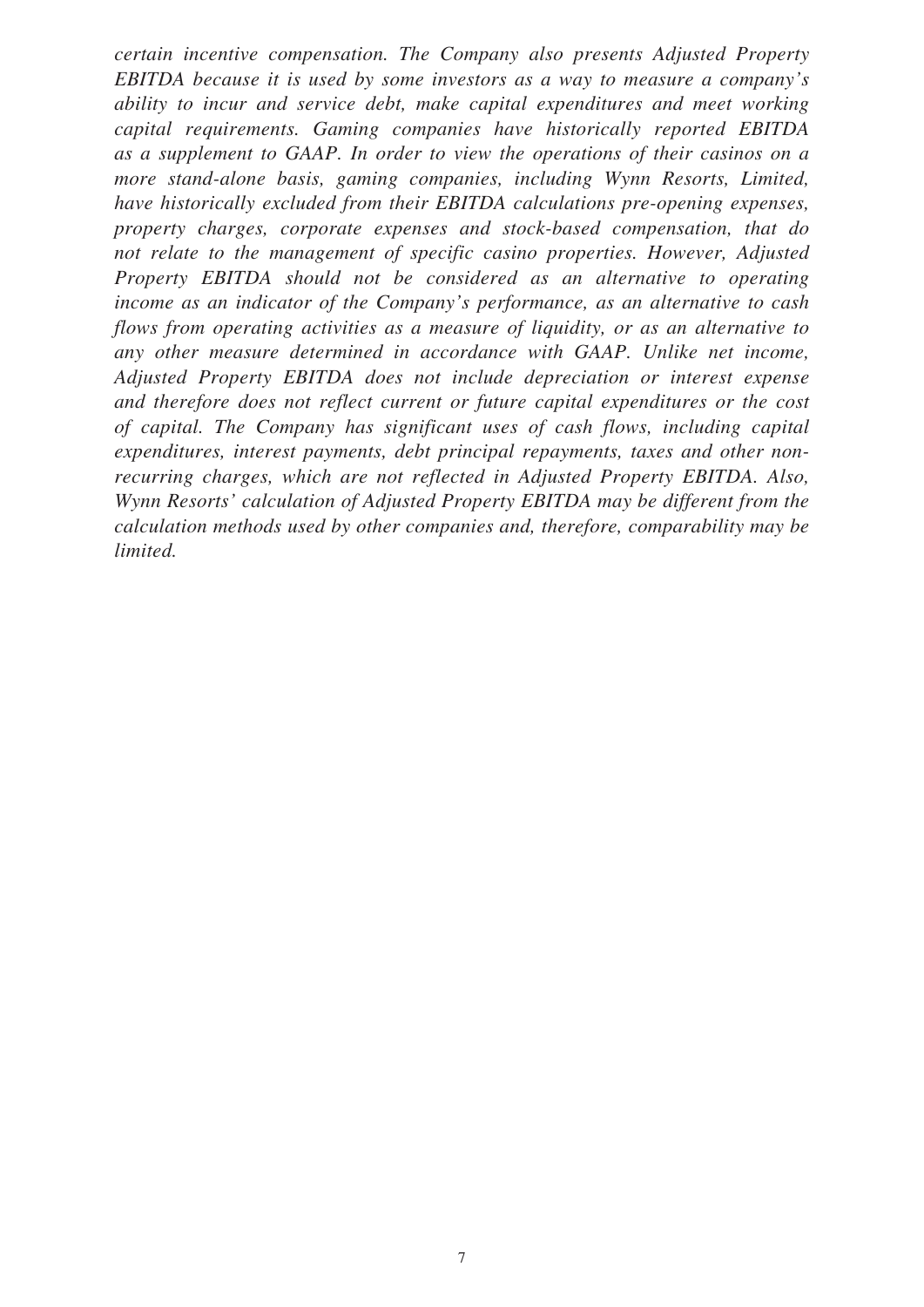# *WYNN RESORTS, LIMITED AND SUBSIDIARIES RECONCILIATION OF OPERATING INCOME (LOSS) TO ADJUSTED PROPERTY EBITDA*

*(in thousands) (unaudited)*

|                          | Three Months Ended December 31, 2016                 |                      |                                     |                                                |                                          |                                          |                             |                                                     |
|--------------------------|------------------------------------------------------|----------------------|-------------------------------------|------------------------------------------------|------------------------------------------|------------------------------------------|-----------------------------|-----------------------------------------------------|
|                          | <i><b>Operating</b></i><br>income<br>$(\text{loss})$ | Pre-opening<br>costs | Depreciation<br>and<br>amortization | <b>Property</b><br>charges and<br><i>other</i> | <b>Management</b><br>and license<br>fees | Corporate<br>expense and<br><i>other</i> | Stock-based<br>compensation | <b>Adjusted</b><br><b>Property</b><br><b>EBITDA</b> |
| Macau Operations:        |                                                      |                      |                                     |                                                |                                          |                                          |                             |                                                     |
| Wynn Macau               | \$95,622                                             | \$—                  | \$23,997                            | \$1,291                                        | \$18,846                                 | \$4,643                                  | \$4,467                     | \$148,866                                           |
| Wynn Palace              | (8,035)                                              | (1,371)              | 64,722                              | 243                                            | 16,510                                   | 4,360                                    | 1,060                       | 77,489                                              |
| Other Macau              | (2,755)                                              |                      | 1,130                               |                                                |                                          | 1,644                                    | (20)                        |                                                     |
| <b>Total Macau</b>       |                                                      |                      |                                     |                                                |                                          |                                          |                             |                                                     |
| <i><b>Operations</b></i> | 84,832                                               | (1,371)              | 89,849                              | 1,535                                          | 35,356                                   | 10,647                                   | 5,507                       | 226,355                                             |

|                          |                                                      | <b>Three Months Ended December 31, 2015</b> |                                            |                                                        |                                          |                                          |                             |                                                     |  |
|--------------------------|------------------------------------------------------|---------------------------------------------|--------------------------------------------|--------------------------------------------------------|------------------------------------------|------------------------------------------|-----------------------------|-----------------------------------------------------|--|
|                          | <i><b>Operating</b></i><br>income<br>$(\text{loss})$ | <b>Pre-opening</b><br>costs                 | <b>Depreciation</b><br>and<br>amortization | <b>Property</b><br>charges and<br>other <sup>(1)</sup> | <b>Management</b><br>and license<br>fees | Corporate<br>expense and<br><i>other</i> | Stock-based<br>compensation | <b>Adjusted</b><br><b>Property</b><br><b>EBITDA</b> |  |
| Macau Operations:        |                                                      |                                             |                                            |                                                        |                                          |                                          |                             |                                                     |  |
| Wynn Macau               | \$107,891                                            | \$—                                         | \$24,284                                   | \$1,983                                                | \$20,970                                 | \$2,182                                  | \$2,758                     | \$160,068                                           |  |
| Wynn Palace              | (24, 875)                                            | 20,830                                      | 4,045                                      |                                                        |                                          |                                          |                             |                                                     |  |
| Other Macau              | (4,104)                                              |                                             | 735                                        |                                                        |                                          | 2,573                                    | 796                         |                                                     |  |
| <b>Total Macau</b>       |                                                      |                                             |                                            |                                                        |                                          |                                          |                             |                                                     |  |
| <i><b>Operations</b></i> | 78,912                                               | 20,830                                      | 29,064                                     | 1,983                                                  | 20,970                                   | 4,755                                    | 3,554                       | 160,068                                             |  |

*(1) Amounts previously presented as equity in income from unconsolidated affiliates have been combined with property charges and other to be consistent with current year presentation.*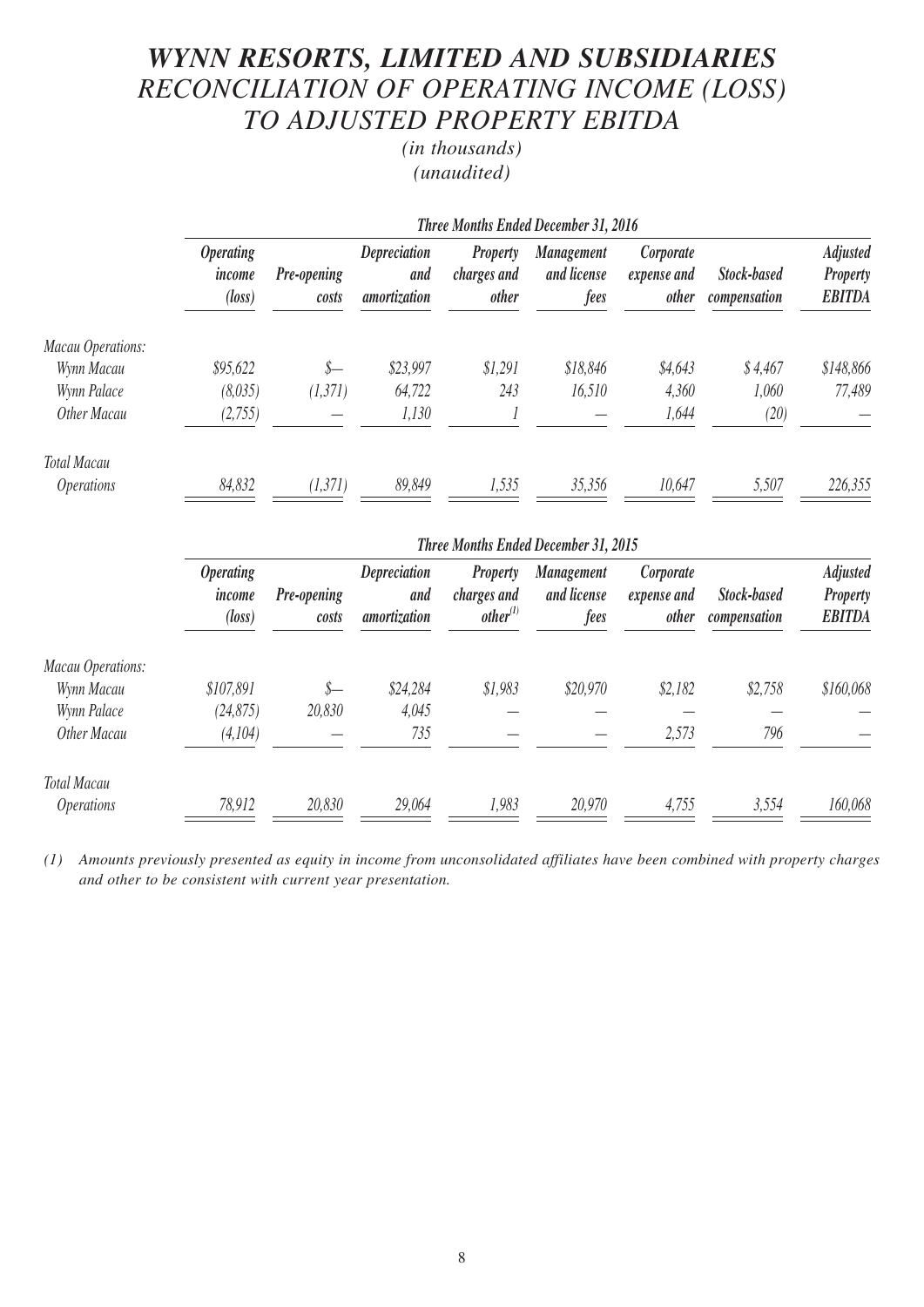# *WYNN RESORTS, LIMITED AND SUBSIDIARIES RECONCILIATION OF OPERATING INCOME (LOSS) TO ADJUSTED PROPERTY EBITDA*

*(in thousands) (unaudited) (continued)*

|                          |                                                      | <b>Twelve Months Ended December 31, 2016</b> |                                            |                                                |                                          |                                          |                                    |                                                     |  |
|--------------------------|------------------------------------------------------|----------------------------------------------|--------------------------------------------|------------------------------------------------|------------------------------------------|------------------------------------------|------------------------------------|-----------------------------------------------------|--|
|                          | <i><b>Operating</b></i><br>income<br>$(\text{loss})$ | <b>Pre-opening</b><br>costs                  | <b>Depreciation</b><br>and<br>amortization | <b>Property</b><br>charges and<br><i>other</i> | <b>Management</b><br>and license<br>fees | Corporate<br>expense and<br><i>other</i> | <b>Stock-based</b><br>compensation | <b>Adjusted</b><br><b>Property</b><br><b>EBITDA</b> |  |
| Macau Operations:        |                                                      |                                              |                                            |                                                |                                          |                                          |                                    |                                                     |  |
| Wynn Macau               | \$465,112                                            | \$—                                          | \$98,527                                   | \$5,497                                        | \$86,000                                 | \$13,839                                 | \$12,534                           | \$681,509                                           |  |
| Wynn Palace              | (162, 637)                                           | 129,773                                      | 105,884                                    | 430                                            | 23,064                                   | 5,207                                    | 1,315                              | 103,036                                             |  |
| Other Macau              | (16, 777)                                            |                                              | 3,509                                      |                                                |                                          | 12,311                                   | 956                                |                                                     |  |
| <b>Total Macau</b>       |                                                      |                                              |                                            |                                                |                                          |                                          |                                    |                                                     |  |
| <i><b>Operations</b></i> | 285,698                                              | 129,773                                      | 207,920                                    | 5,928                                          | 109,064                                  | 31,357                                   | 14,805                             | 784,545                                             |  |

|                          | <b>Twelve Months Ended December 31, 2015</b>         |                      |                                            |                                                        |                                          |                                          |                             |                                                     |
|--------------------------|------------------------------------------------------|----------------------|--------------------------------------------|--------------------------------------------------------|------------------------------------------|------------------------------------------|-----------------------------|-----------------------------------------------------|
|                          | <i><b>Operating</b></i><br>income<br>$(\text{loss})$ | Pre-opening<br>costs | <b>Depreciation</b><br>and<br>amortization | <b>Property</b><br>charges and<br>other <sup>(1)</sup> | <b>Management</b><br>and license<br>fees | Corporate<br>expense and<br><i>other</i> | Stock-based<br>compensation | <b>Adjusted</b><br><b>Property</b><br><b>EBITDA</b> |
| Macau Operations:        |                                                      |                      |                                            |                                                        |                                          |                                          |                             |                                                     |
| Wynn Macau               | \$473,765                                            | \$—                  | \$112,634                                  | \$4,568                                                | \$94,271                                 | \$11,376                                 | \$12,009                    | \$708,623                                           |
| Wynn Palace              | (70,063)                                             | 55,058               | 15,005                                     |                                                        |                                          |                                          |                             |                                                     |
| Other Macau              | (17, 447)                                            |                      | 2,926                                      |                                                        |                                          | 10,830                                   | 3,691                       |                                                     |
| <b>Total Macau</b>       |                                                      |                      |                                            |                                                        |                                          |                                          |                             |                                                     |
| <i><b>Operations</b></i> | 386,255                                              | 55,058               | 130,565                                    | 4,568                                                  | 94,271                                   | 22,206                                   | 15,700                      | 708,623                                             |

*(1) Amounts previously presented as equity in income from unconsolidated affiliates have been combined with property charges and other to be consistent with current year presentation.*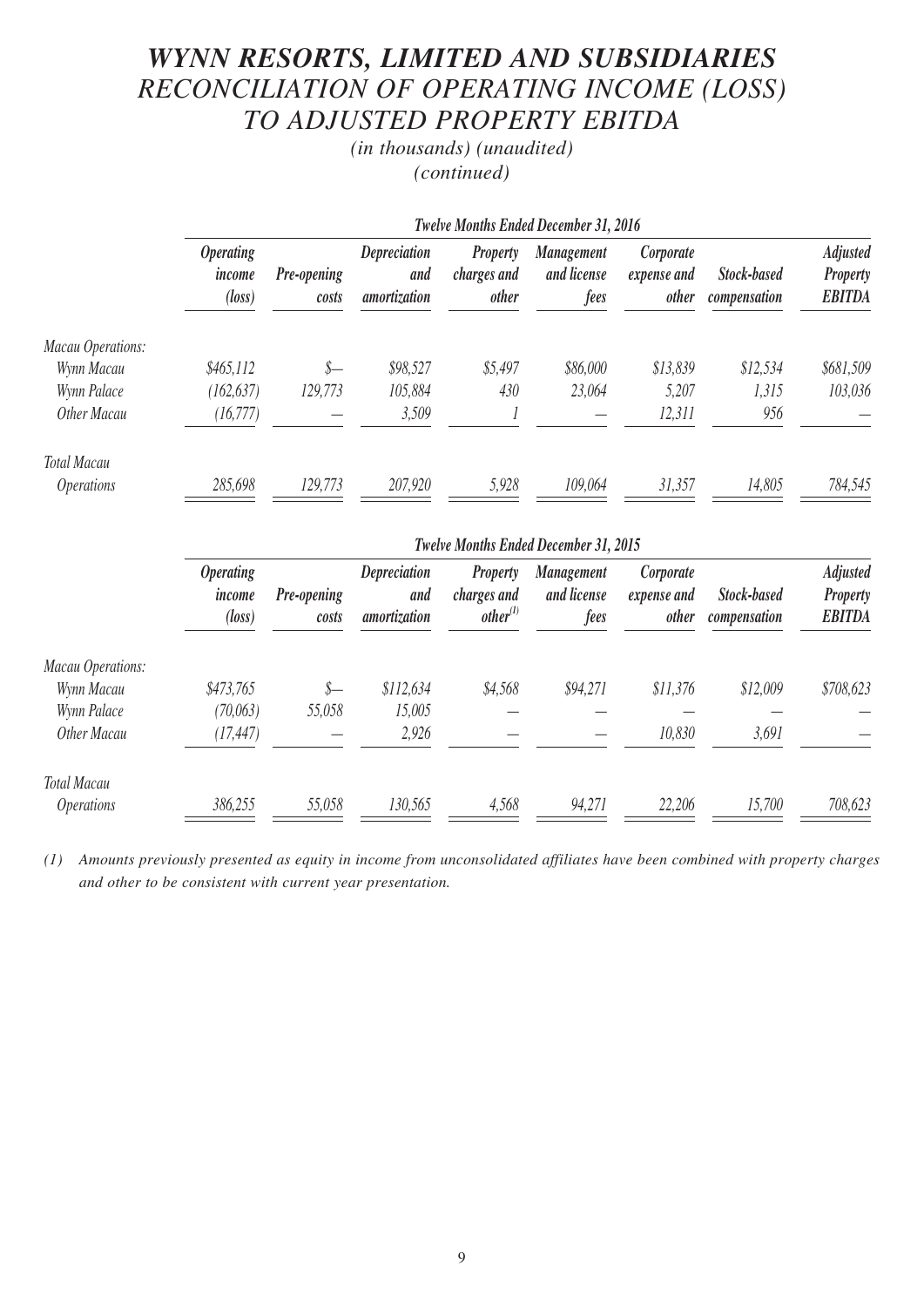# *WYNN RESORTS, LIMITED AND SUBSIDIARIES SUPPLEMENTAL DATA SCHEDULE*

*(dollars in thousands, except for win per unit per day, ADR and REVPAR) (unaudited)*

|                                 | <b>Three Months Ended</b><br>December 31, |              | <b>Twelve Months Ended</b><br>December 31, |              |
|---------------------------------|-------------------------------------------|--------------|--------------------------------------------|--------------|
|                                 | 2016                                      | 2015         | 2016                                       | 2015         |
| <b>Macau Operations:</b>        |                                           |              |                                            |              |
| <b>Wynn Macau:</b>              |                                           |              |                                            |              |
| VIP:                            |                                           |              |                                            |              |
| Average number of table games   | 83                                        | 192          | 149                                        | 230          |
| <b>VIP</b> turnover             | \$10,796,516                              | \$13,033,946 | \$47,048,754                               | \$57,917,060 |
| VIP table games win             | \$332,586                                 | \$339,033    | \$1,547,261                                | \$1,659,683  |
| VIP table games win as a $%$ of |                                           |              |                                            |              |
| turnover                        | 3.08%                                     | 2.60%        | 3.29%                                      | 2.87%        |
| Table games win per unit        |                                           |              |                                            |              |
| per day $^{(1)}$                | \$43,419                                  | \$19,159     | \$28,332                                   | \$19,785     |
| <b>Mass market:</b>             |                                           |              |                                            |              |
| Average number of table games   | 182                                       | 249          | 216                                        | 228          |
| Table drop <sup>(2)</sup>       | \$1,096,204                               | \$1,185,535  | \$4,585,476                                | \$4,857,804  |
| Table games win                 | \$193,921                                 | \$228,581    | \$881,797                                  | \$951,458    |
| Table games win %               | 17.7%                                     | 19.3%        | 19.2%                                      | 19.6%        |
| Table games win per unit        |                                           |              |                                            |              |
| per day $^{(1)}$                | \$11,590                                  | \$9,965      | \$11,131                                   | \$11,431     |
| Average number of slot machines | 845                                       | 737          | 802                                        | 708          |
| Slot machine handle             | \$802,630                                 | \$1,069,297  | \$3,386,973                                | \$3,961,115  |
| Slot machine win                | \$32,582                                  | \$50,373     | \$145,680                                  | \$191,164    |
| Slot machine win per unit       |                                           |              |                                            |              |
| per day <sup>(3)</sup>          | \$419                                     | \$743        | \$497                                      | \$740        |
| <b>Room</b> statistics:         |                                           |              |                                            |              |
| <i>Occupancy</i>                | 96.3%                                     | 96.3%        | 94.4%                                      | 96.5%        |
| $ADR^{(4)}$                     | \$262                                     | \$323        | \$293                                      | \$323        |
| $REVPAR^{(5)}$                  | \$252                                     | \$311        | \$277                                      | \$312        |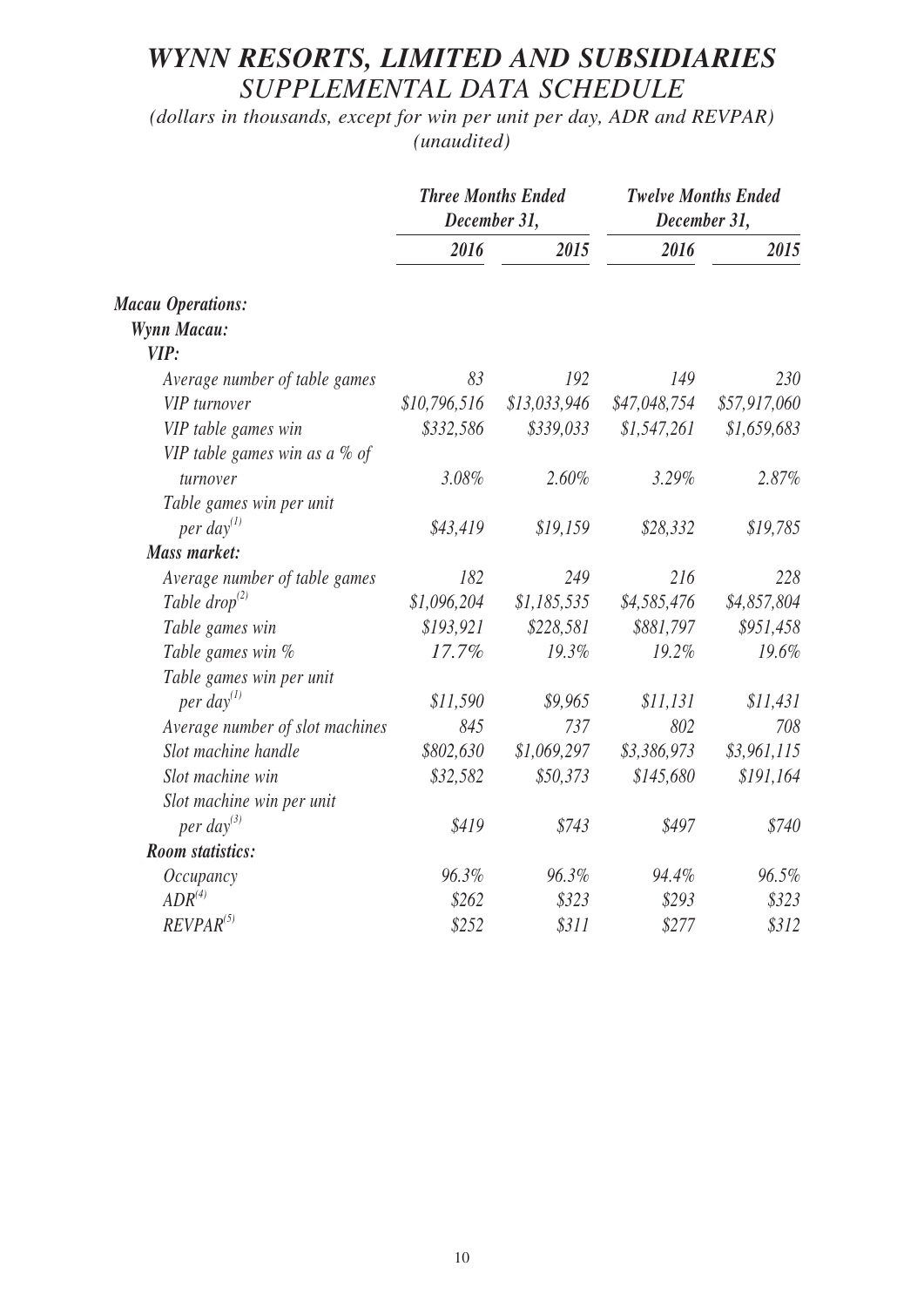|                                  | December 31, | <b>Three Months Ended</b> | <b>Twelve Months Ended</b><br>December 31, |       |  |
|----------------------------------|--------------|---------------------------|--------------------------------------------|-------|--|
|                                  | 2016         | 2015                      | 2016                                       | 2015  |  |
| Wynn Palace <sup>(6)</sup> :     |              |                           |                                            |       |  |
| VIP:                             |              |                           |                                            |       |  |
| Average number of table games    | 86           |                           | 81                                         |       |  |
| <b>VIP</b> turnover              | \$10,329,574 |                           | \$14,480,023                               |       |  |
| VIP table games win              | \$276,499    |                           | \$396,954                                  |       |  |
| VIP table games win as a $\%$ of |              |                           |                                            |       |  |
| turnover                         | 2.68%        | $-\%$                     | 2.74%                                      | $-\%$ |  |
| Table games win per unit         |              |                           |                                            |       |  |
| per day $^{(1)}$                 | \$35,151     | $S-$                      | \$37,009                                   |       |  |
| <b>Mass market:</b>              |              |                           |                                            |       |  |
| Average number of table games    | 233          |                           | 245                                        |       |  |
| Table drop <sup>(2)</sup>        | \$724,982    |                           | \$1,000,881                                |       |  |
| Table games win                  | \$159,620    |                           | \$211,146                                  |       |  |
| Table games win %                | 22.0%        | $-\%$                     | 21.1%                                      | $-\%$ |  |
| Table games win per unit         |              |                           |                                            |       |  |
| per day $^{(1)}$                 | \$7,461      | $S-$                      | \$6,527                                    |       |  |
| Average number of slot machines  | 888          |                           | 962                                        |       |  |
| Slot machine handle              | \$534,391    |                           | \$738,907                                  |       |  |
| Slot machine win                 | \$28,054     |                           | \$40,664                                   |       |  |
| Slot machine win per unit        |              |                           |                                            |       |  |
| per day <sup>(3)</sup>           | \$344        | S—                        | \$320                                      | $S-$  |  |
| <b>Room</b> statistics:          |              |                           |                                            |       |  |
| <i>Occupancy</i>                 | 88.4%        | -%                        | 83.2%                                      | $-\%$ |  |
| $ADR^{(4)}$                      | \$272        |                           | \$276                                      |       |  |
| $REVPAR^{(5)}$                   | \$241        |                           | \$230                                      |       |  |

- *(1) Table games win per unit per day is shown before discounts and commissions, as applicable.*
- *(2) In Macau, table drop is the amount of cash that is deposited in a gaming table's drop box plus cash chips purchased at the casino cage. In Las Vegas, table drop is the amount of cash and net markers issued that are deposited in a gaming table's drop box.*
- *(3) Slot machine win per unit per day is calculated as gross slot win minus progressive accruals and free play.*
- *(4) ADR is average daily rate and is calculated by dividing total room revenues including the retail value of promotional allowances (less service charges, if any) by total rooms occupied including complimentary rooms.*
- *(5) REVPAR is revenue per available room and is calculated by dividing total room revenues including the retail value of promotional allowances (less service charges, if any) by total rooms available.*
- *(6) Wynn Palace opened on August 22, 2016."*